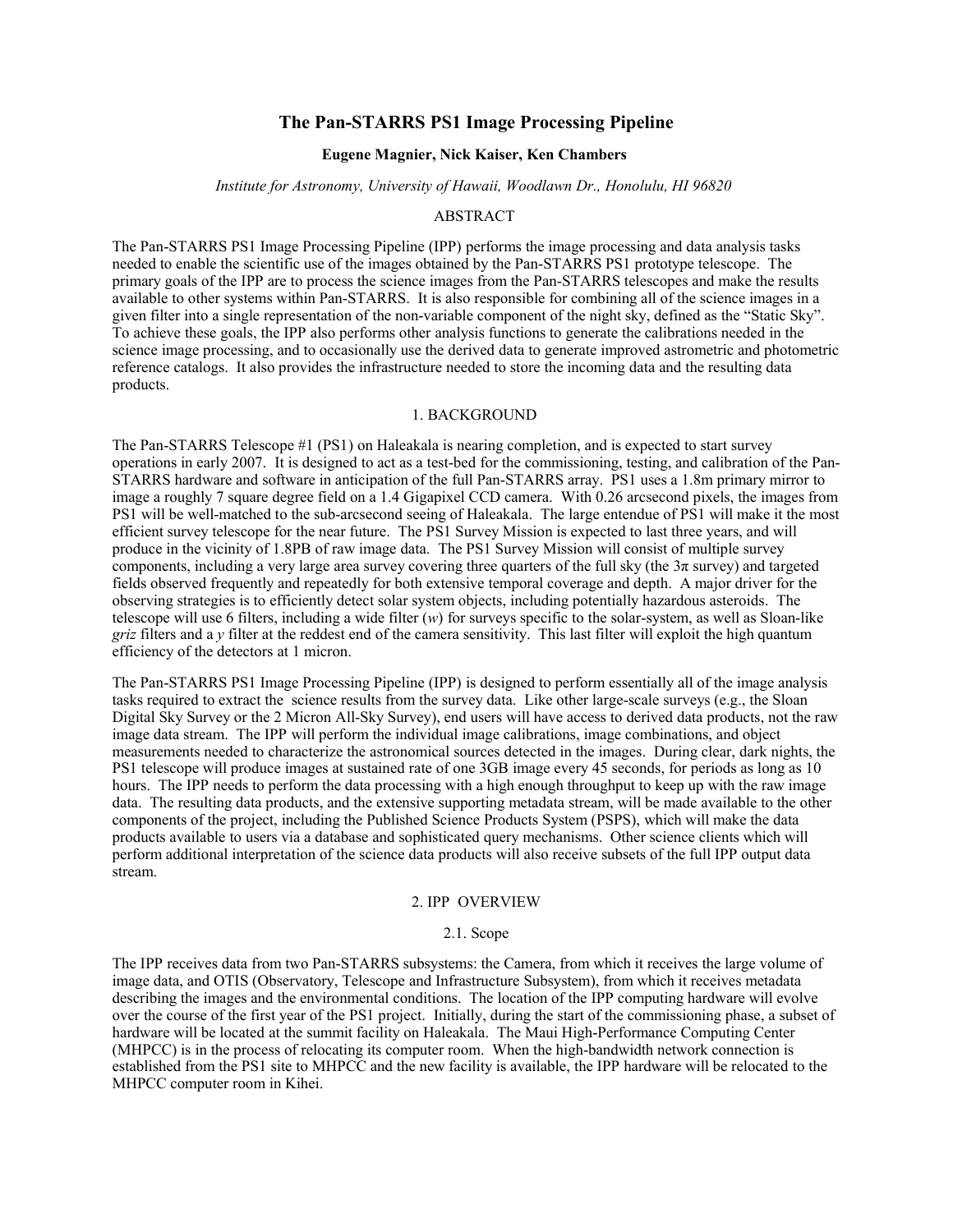The users of the IPP output are all systems internal to the Pan-STARRS project. They consist of: 1) The Preferred Science Clients, which receive specified data products on short timescales. 2) The Moving Object Processing System (MOPS), which is one of the Preferred Science Clients, but has the distinction of being a component funded by Pan-STARRS. It will receive the detections of all transient objects. 3) The Published Science Products Subsystem (PSPS), which will receive all data products of interest to the community external to the Pan-STARRS data processing systems, and will act as the long-term archive and publishing clearinghouse.

## 2.2. Analysis Tasks

The IPP performs several types of data analysis in a regular fashion. The most obvious of these is the science image analysis, from which the measurements of individual astronomical objects are actually derived. In preparation for this critical function, the IPP must also analyze the calibration images needed by the science image analysis. Downstream from the science image analysis, the IPP must perform data calibration on the collection of object detections, yielding improved calibrations and improved reference catalogs for astrometry and photometry.

The IPP science image analysis is separated into two major stages: the analysis of individual images (historically called "Phase 2") and the analysis of groups of images taken of the same portion of the sky ("Phase 4"). This division is illustrated in Fig. 1. The individual images are analyzed independently, as they arrive from the telescope. At this stage, the standard image detrending steps (bias, flat, etc) are performed, as discussed below. Objects are detected in these images, and used to perform astrometric and photometric calibrations. Stars and non-stellar objects are distinguished, but only limited effort is spent at this stage on characterizing the extended sources. Phase 2 ends with calibrated individual images and tables of objects from those images. In the second major stage, the images which correspond to the same portions of the sky are combined. Several image combinations may be performed. Sets of individual science images may be combined into a single, high-quality image which has been cleaned of cosmetic defects. Comparison between this image, or the individual images, and an archival reference image of the same location (the "Static Sky" image) may be performed. Image difference techniques are used to detect the variable, transient, and moving sources. Finally, the new images may be combined with the Static Sky image in order to improve the signal-to-noise. All of the images described above will have object detection and classification performed on them. The objects detected in the summed image stacks are called "Phase  $4 \Sigma$ ", while the image difference detections are called "Phase 4 Δ" detections.



Fig. 1. IPP Image Analysis Stages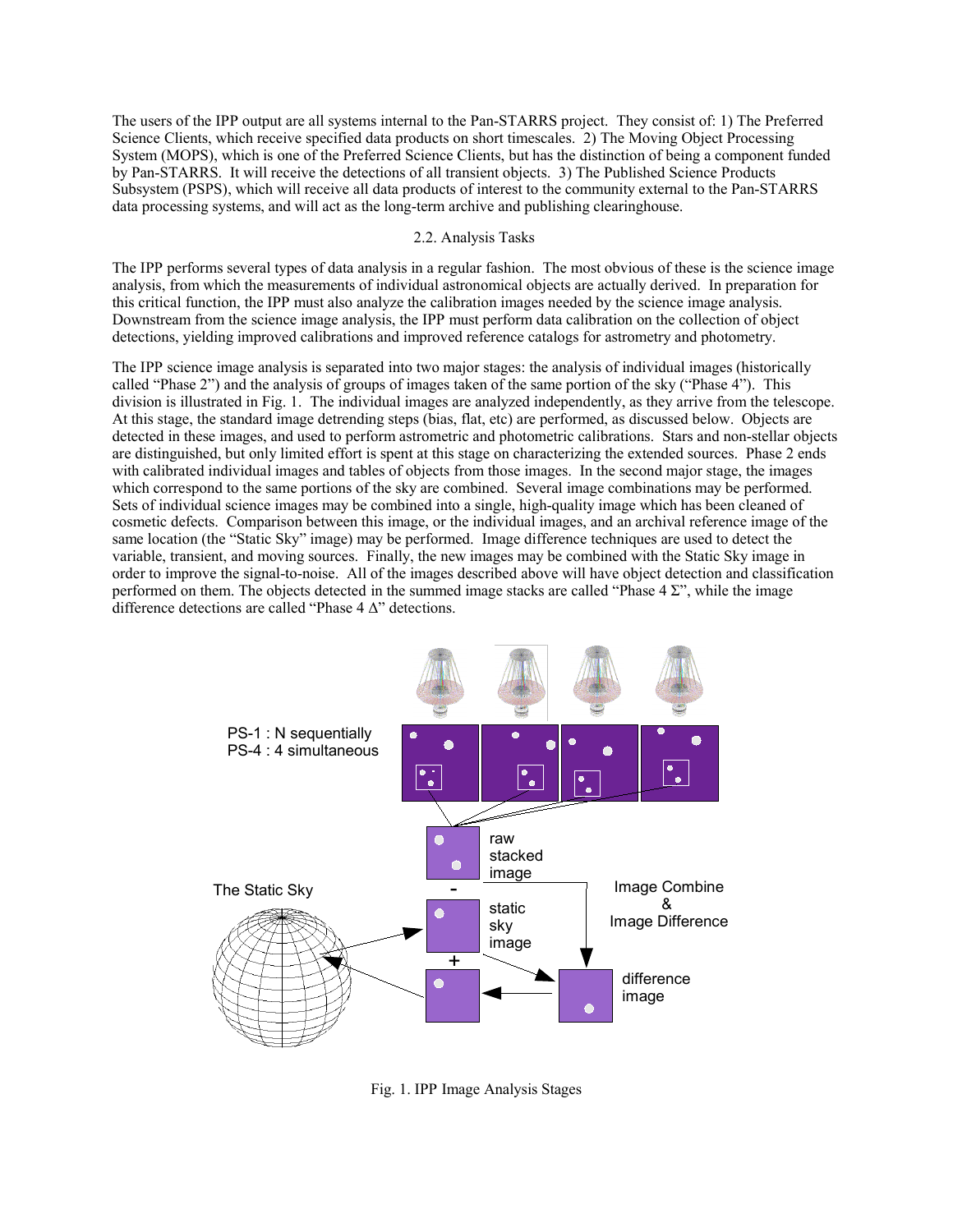Additional science image analysis is performed on the Static Sky images. It is in this stage that detailed analysis of the shapes of extended objects is performed. Since the Static Sky is the most sensitive to the faint galaxies, and since the galaxies do not change with time, this is the logical place to perform this type of analysis. In the Static Sky analysis, the data from all five filters will be analyzed at the same time to improve the signal-to-noise for fainter sources. Common parameters such as the location of the galaxy may be fitted to a single value in all filter images. An important outstanding issue is how to account for the variations in seeing between the multiple images which contribute to the Static Sky images. The measured galaxy shapes require a good estimate of the effective PSF for each object. The baseline IPP code will initially estimate the impact of the effective PSF on the parameters of the observed galaxy shapes. However, a possible extension of the software will allow for the PSF to be convolved with the model *before* fitting to the observed flux distribution. If this analysis may be made sufficiently efficient, or enough computing resources are available, it may be possible to perform this type of PSF-convolved fitting across all input images simultaneously without sacrificing information in the image warping and stacking process.

The IPP is also responsible for generating a high-quality astrometric and photometric reference catalog from the collection of measurements of the astronomical sources. As the images are analyzed, the information about each object is supplied to the IPP object database software called DVO (the Desktop Virtual Observatory). Several programs interact with this database to iteratively improve the calibration of the individual images and to update the astrometric and photometric reference catalog. This analysis can be viewed as a very large least-squares problem, in which the astrometric or photometric parameters of the images are solved for to minimize the residuals for individual objects, while the positions and magnitudes of individual objects are adjusted to minimize the residuals for individual images. This analysis will likely be limited to the objects which have been observed with sufficient signal-to-noise ratios to have a strong detection, but the resulting image parameters can then be used to characterize all objects in the images. As a natural consequence of this analysis, the objects which have significant residuals even after the iterations have run their course can be identified as photometric variables or objects which detectable proper-motion and/or parallax. Images which were obtained until less-than-ideal conditions will also be detected, and potentially excluded from this analysis.

| Analysis Programs<br>psphot<br>psastro<br>pplmage<br>ppMerge<br>stac<br>pois                                                 | <b>Support Tools</b><br>camera configurations<br>ippTools<br>pantasks scripts<br>ppStats<br>ppNorm |
|------------------------------------------------------------------------------------------------------------------------------|----------------------------------------------------------------------------------------------------|
| psModules<br>system configuration<br>camera representation<br>detrend construction<br>detrend application<br>object analysis | image combination<br>image subtraction<br>astrometry calibration<br>photometry calibration         |
| psLib<br>memory<br>error handling<br>data containers<br>images<br>vectors<br>FFTs                                            | statistics<br>fits / minimization<br>FITS & XML I/O<br>DB I/F<br>time<br>earth orientation         |

Fig. 2. IPP Architecture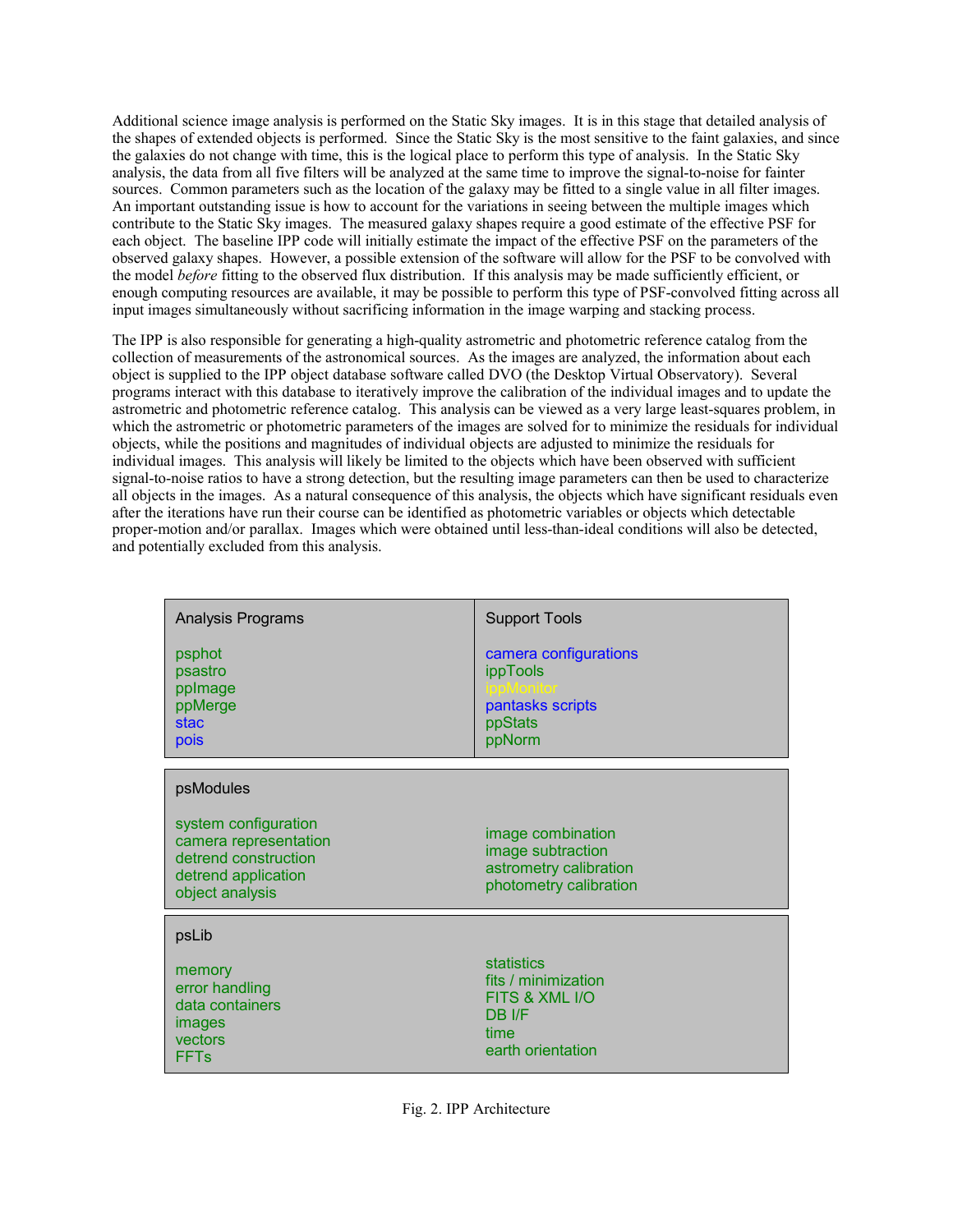### 2.4. IPP Software and Hardware Organization

The programs used to perform the image and object analysis stages are designed as stand-alone UNIX programs. These programs may be run manually, if desired. For the bulk of IPP operations, the programs must be automatically launched for specific images when needed. All automatic analysis tasks are tracked within the IPP Metadata Database, which also records the Q/A statistics produced by the analysis steps. The operation of the IPP is managed by a program called "PanTasks" which schedules specific analysis tasks based on the current state of the Metadata Database.

The IPP image analysis tasks are well suited to parallel processing. Not only are individual images processed in Phase 2 independently, but most of the computational effort for each of the chips of the mosaic camera may be processed without reference to the other chips. The analysis of different patches of the sky ('sky cells') in Phase 4 may be performed independently as well. PanTasks uses the associated program, "pcontrol" to distribute analysis tasks across a computer cluster. The IPP can take advantage of the natural parallelization units (chips and sky cells) to make interesting optimizations for the parallel processing. For example, each chip may be assigned to a specific computer, allowing all of the Phase 2 operations on that chip, as well as all calibration image analysis for that chip, to be performed on the same computer used to store the data. This type of optimization minimizes the load on the network switch since most data access is to a local disk array.

In order to facilitate testing and development, and to encourage flexibility, the IPP is built in a layered fashion. The lowest level functions define basic data types, statistical analysis, and I/O operations. These are written in C and collected together into a library called "psLib". The next layer consists of functional elements which are more specifically related to astronomical data analysis, such as detecting sources in an image or performing a bias subtraction. These are built from the psLib elements, and are also collected into a library called "psModules". Making use of these two libraries are the top-level analysis programs which are run on the cluster computers. There are also a collection of support functions which interface with the Metadata Database and provide isolation of the database design from the analysis programs. Fig. 2. illustrates the relationship between these three layers of the IPP Software Architecture.

The major analysis programs defined by the IPP are:

- **ppImage:** responsible for all basic single-image analysis, including detrending and invoking the photometry and astrometry analysis.
- **ppMerge**: responsible for all detrend image stacking operations, including combining raw fringe images
- **psPhot**: PSF modeling, object detection and classification. The functionality of this program is also available as a library module for use by ppImage.
- **psAstro**: Astrometric calibration, including retrieval of reference sources from available databases, and simultaneous mosaic solutions. The functionality of this program is also available as a library module for use by ppImage.
- **Stac**: image warping and combinations. This program is a key element of the Phase 4 analysis.
- **POISub**: image difference analysis, including PSF-kernel matching using the Alard-Lupton method as an option.

# 2.5. IPP Milestones

Over the next 6 months, the IPP will pass several major software milestones. At these times, major portions of the IPP functionality will be completed. We list below the planned milestones and the corresponding IPP functionality.

## **IPP Release 1 (Sep 22, 2006)** : Phase 1-3, Detrend Creation, Infrastructure, ISP Support

Release Contents: Analysis programs for Phases 1-3 and the Detrend Creation analysis, PanTasks (the controller/scheduler), PanTasks scripts for Phase 1-3 and Detrend Creation, the Metadata Database tools (ippTools) needed to track the process flow, Nebulous, and DVO.

Release Capabilities: Detrend image creation (bias, dark, flat, fringe), image detrending (excluding convolved guide kernels), single-image positive object detection and classification, astrometric calibration, object detection databasing, basic zero-point analysis. Real-time ISP transparency measurements.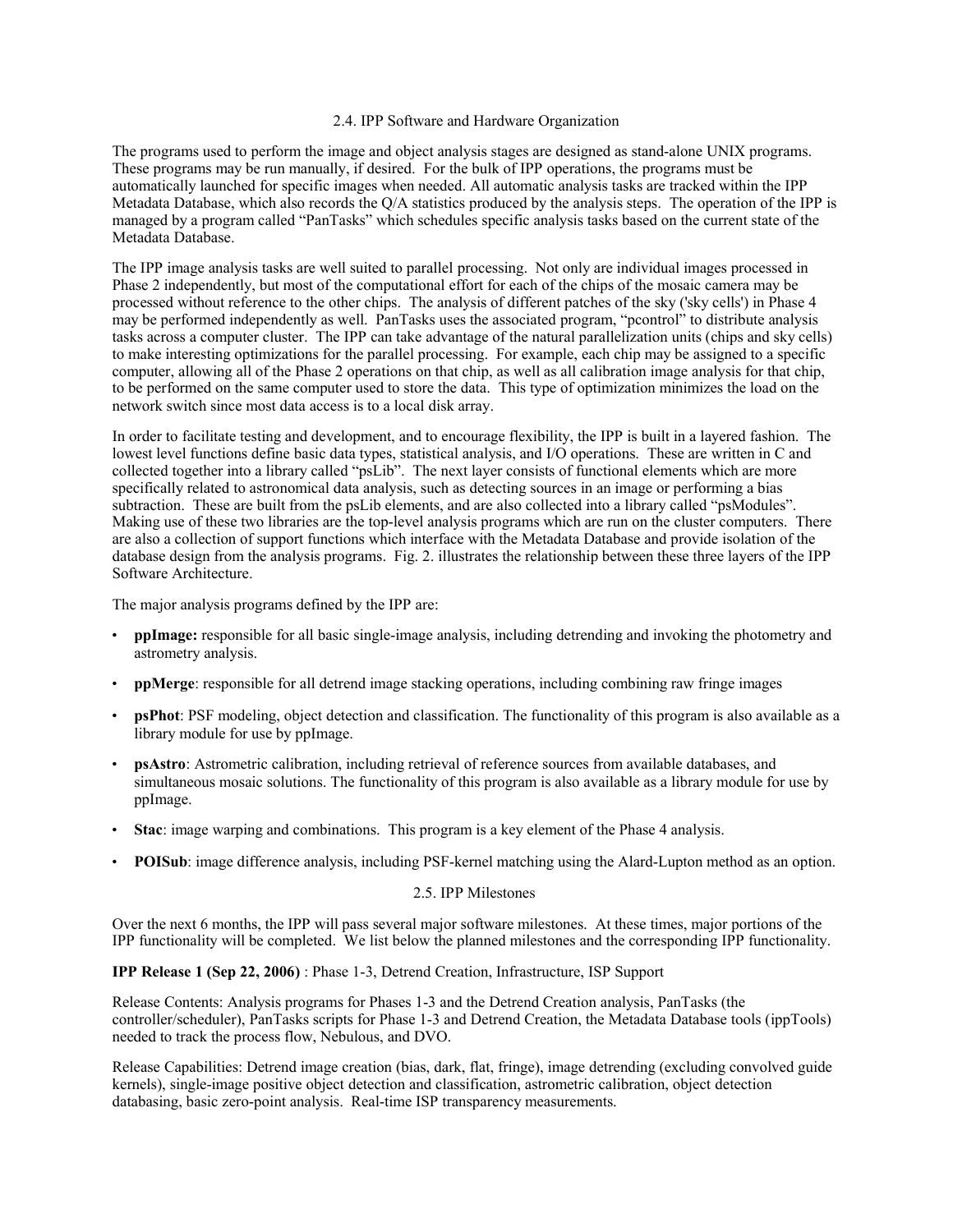### **IPP Stage 2 (Oct 30, 2006)** : Phase 4, static sky pixel definitions

Release Contents: Phase 4 analysis programs, Phase 4 PanTasks scripts, Static Sky pixel layout, interface to Magic, psphot and ppImage upgrades.

Release Capabilities: Image warping, Image differencing, Image stacking, object modeling for difference images (loading PSF from an external source, fitting positive and negative sources), analysis of the OTA guide kernel, detrend images convolved with the guiding kernel.

**IPP Stage 3 (Dec 30, 2006)** : Static Sky, AP Catalog tools, output interfaces

Release Contents: Updates to psphot; DVO crawler tools (uniphot, relphot, relastro); external interfaces.

Release Capabilities: Static sky version of the photometry analysis, with more-complete characterization of galaxy parameters and the simultaneous multi-filter photometry; tools to perform the astrometric and photometric calibration of the all-sky survey data; the interfaces to provide data to the MOPS, PSPS, and other science clients as defined.

**IPP Stage 4 (Mar 30, 2007)** : Code Freeze for Operational Readiness Review and the Survey Start

Release Contents: Updates to programs identified in the commissioning.

Release Capabilities: Improvements determined on the basis of the commissioning with GPC-1 (possibly new PSPhot PSF models, temperature dependent selects of input detrend data as needed, etc).

# 3. SOFTWARE DEMONSTRATIONS

### 3.1. PSPhot

In the following section, we illustrate the current status of one of the major IPP components, PSPhot. PSPhot models the image PSF using any of a number of possible analytical models. The parameters of the models are allowed to vary by position in the image to account for variations due to the optics and seeing. PSPhot uses the PSF model to distinguish stellar and non-stellar objects, assigning a probability for each object that the shape is consistent with a PSF. PSPhot measures photometry of objects using the PSF model for stellar sources, and any of several



Fig. 3. PSPhot and SDSS Photo Comparison. Left: M13 photometry with Photo. Right: M13 photometry with PSPhot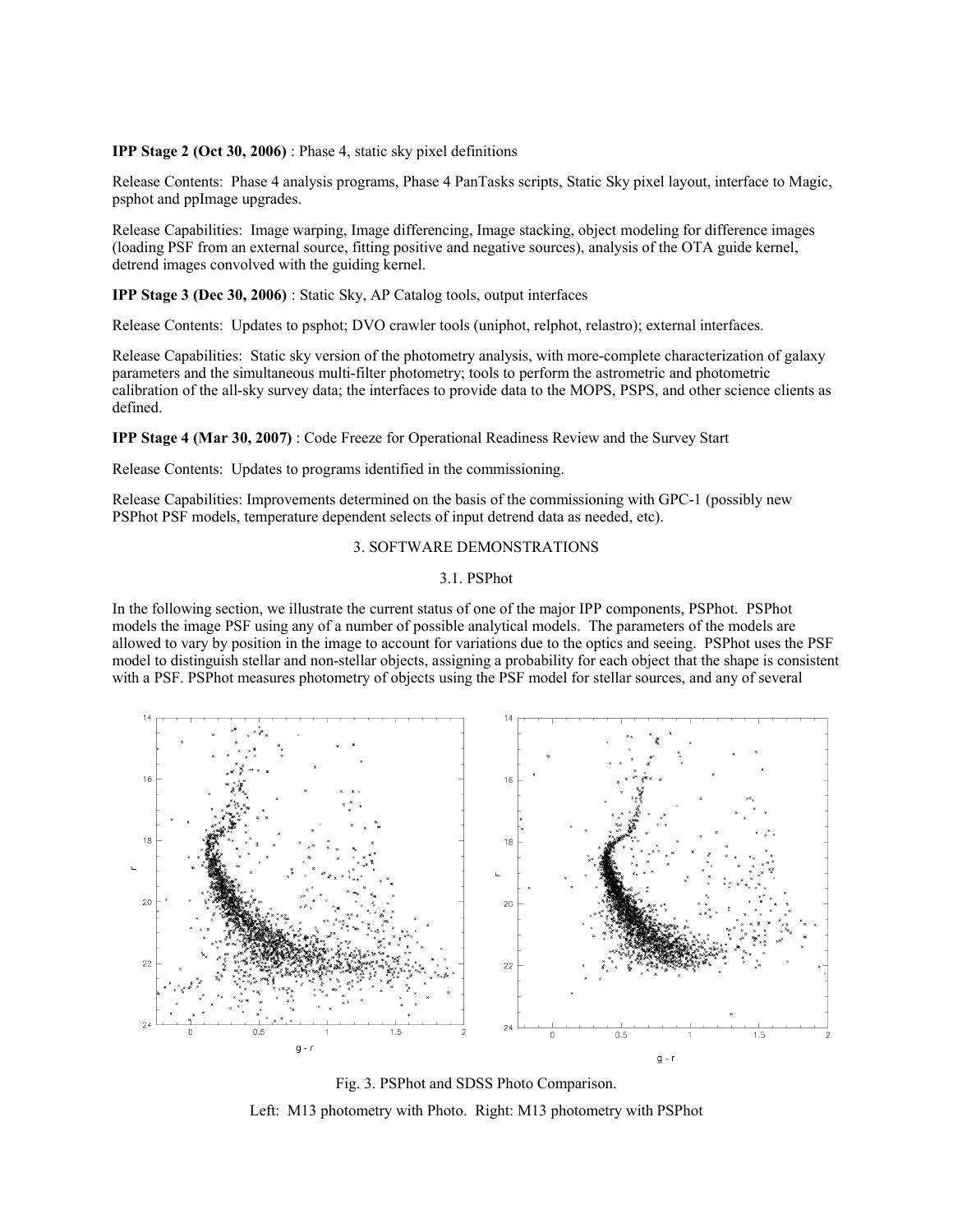possible alternate models for extended sources. It also measures an aperture correction for each image, and uses the curve of growth of the PSF model to scale all photometry to a common-sized aperture.

PSPhot is designed to perform well in crowded fields. It has the ability to detect potentially blended sources and perform a simultaneous fit to a collection of nearby sources. It also uses a two stage detection process, in which a quick, linear subtraction of the PSF model, with position fixed by the object centroids, is used to make the detailed fitting process more robust.

Recent tests by the team led by R.H. Lupton have show the efficacy of these approaches. These researchers have used SDSS images of the Galactic plane region in the vicinity of M13 to compare the behavior of PSPhot with the Photo routine used by SDSS (Lupton REF) and the well-used program DAOphot (Stetson REF). Photo was designed to perform well at high-galactic latitude and to measure galaxies well, since SDSS is primarily an extragalactic survey concentrated on the northern Galactic polar cap. However, some observations called the "Transition Strips" have been obtained across the Galactic plane, in order to connect the northern and southern Galactic cap regions. The SDSS group led by R. Lupton intend to use PSPhot for these high-density regions. We illustrate the ability of PSPhot to perform crowded field photometry in regions where Photo performs poorly using preliminary results kindly provided by R.H. Lupton.

Fig. 3. shows a pair of color-magnitude diagrams of the region including the cluster M13. The CMD on the left was measured with the SDSS routine Photo, while the one on the right used PSPhot. The giant branch is clearly more ragged and ill-defined in the Photo version of the analysis. Comparisons with DAOphot measurements of the same images show an excellent correspondence, with a slight improvement in the DAOphot photometry over the PSPhot photometry. Lupton and his team are exploring the PSPhot parameters and code details to improve even further the analysis of such crowded fields.

### 3.3. ISP Image Analysis

An important component of the Pan-STARRS PS1 Telescope is the atmospheric transparency monitor called the Imaging Sky Probe. This device uses a 120 mm lens to image a roughly 3 degree field of view, comparable to that



Fig. 4. PSPhot PSF modelling of a *g*-band ISP image. Left column: input images. Right column: PSFsubtracted images. Top row: data from the upper-right hand corner of the camera. Bottom row: data from the lower-left hand corner of the camera. Note the substantial image PSF variations, which PSPhot models well, yielding only minimal residuals. The remaining objects were below the subtraction theshold for this analysis.